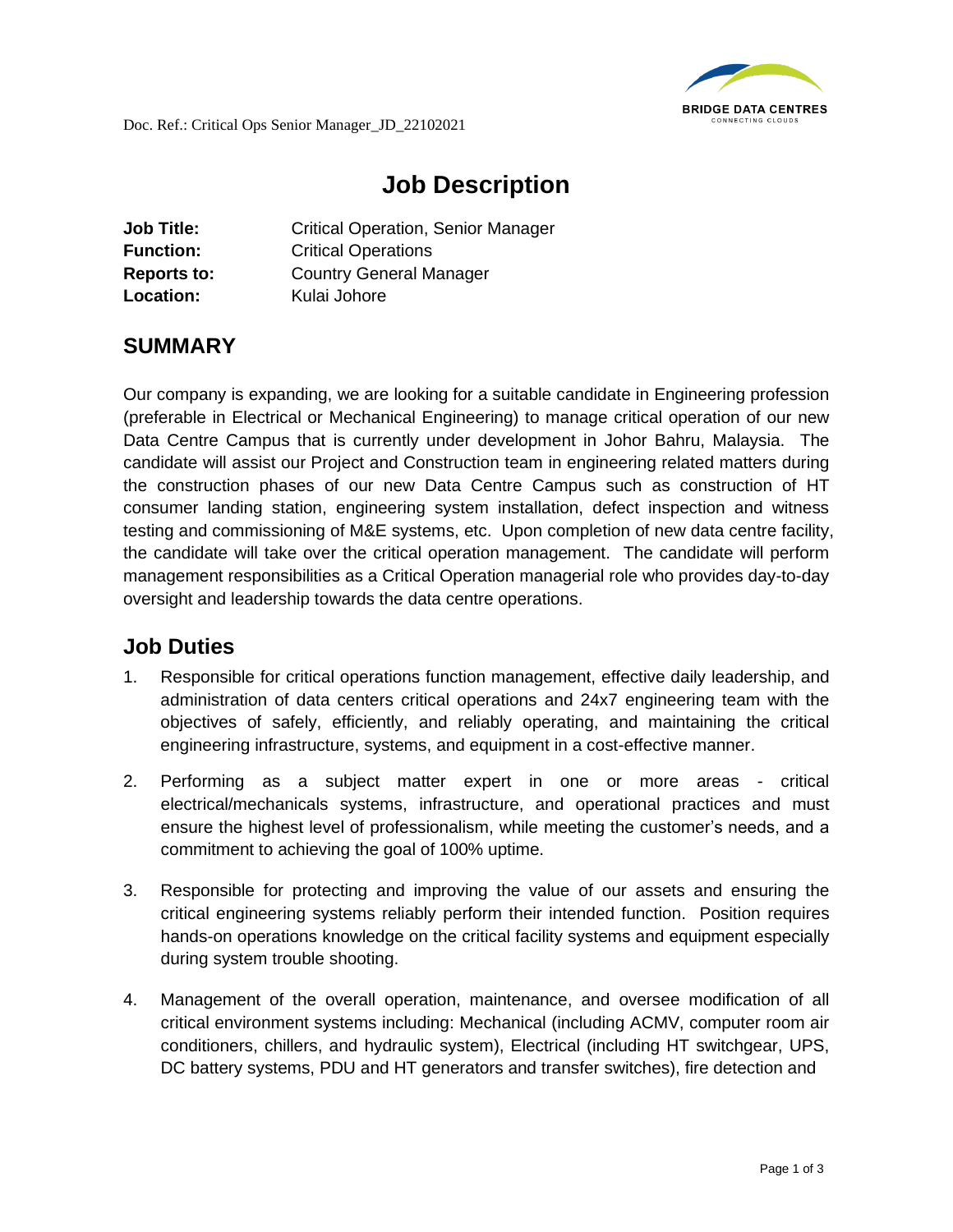

Doc. Ref.: Critical Ops Senior Manager\_JD\_22102021

suppression, lighting, building management systems, and detection systems (including fire alarm, duress). Also has strong skills and experience in raised floor critical operating environments and associated procedures and best practices.

- 5. Accountable for the proper operations of command center, which is the nerve centre of the Data Centre. Ensuring the team deliver all tasks properly and professionally involving monitoring of building management system, incident management (includes escalation, reporting, investigation, conduct root caused analysis, remediation/rectification through incident closure) and work order management.
- 6. Ensuring customer's service level agreement are complying at all times, the SLA covers such as maintain data centre environment conditions, full uptime of critical system, incident escalation to customer within agreed timeline upon reported to monitoring centre, written incident report issue within 24 hours, etc.
- 7. Implementations of Change Control Application or work method statement including LOTO (log out/tag out) required under Change Management Workflow Process for assigned facilities and systems.
- 8. All necessary MOP, SOP and EOP are develop, engineering team train and have in depth understanding of the critical system/facilities SOP and EOP.
- 9. Ensure that compliance of all regulatory laws and guidelines are met including licenses and certifications promptly renewed.
- 10. Work closely with other function leaders such as with EHS manager to identify engineering safety hazards and incorporate the remediation of such hazards to ensure staff and occupants work in a safe environment.
- 11. Develop routine annual maintenance plans and capital plans which would include planning for infra-structure upgrades, equipment replacements and building modifications to ensure the building's future capabilities are maintained.
- 12. Ensure all records and compliance documentation for all function operations are maintained and up to date, including building drawings and single-lines as well as documentation mandated for the purpose of maintaining regulatory compliance with State or Local law.
- 13. Maintain effective communication with operation team, customers and vendors.
- 14. Ensure timely submission of customer reports on agreed timing such as monthly basis as required under the requirement of our MSA with customer. Be familiar with our contracted SLA with customer and ensure full compliance at all time.